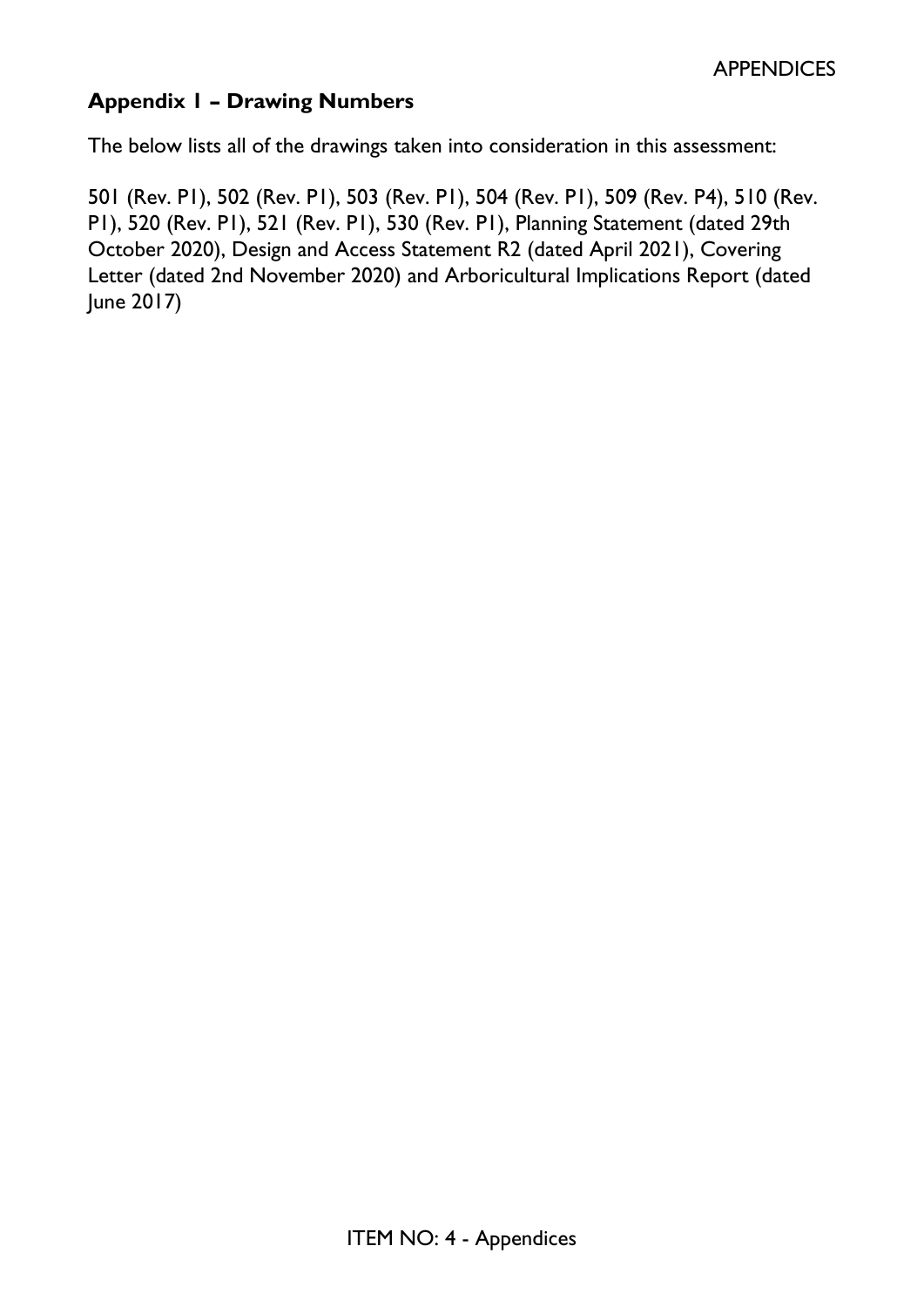#### **Appendix 2 – Conditions and Informatives**

#### **1. Conditions and Reasons for Application Reference 20/3353/R:**

01. This approval must be read in conjunction with the outline planning permission Ref No: 17/1916/O and the conditions attached thereto.

Reason: In the interests of good planning.

02. The development to which this permission relates must be begun not later than the expiration of two (2) years beginning with the date on which the permission is granted.

*Reason: To comply with Section 92 of the Town and Country Planning Act 1990 (As Amended) and Condition 1 of Outline Permission 17/1916/O dated 12th of March 2018.*

03. The development hereby permitted shall be carried out in accordance with the following approved plans:

501 (Rev. P1), 502 (Rev. P1), 503 (Rev. P1), 504 (Rev. P1), 509 (Rev. P4), 510 (Rev. P1), 520 (Rev. P1), 521 (Rev. P1), 530 (Rev. P1), Planning Statement (dated 29th October 2020), Design and Access Statement R2 (dated April 2021), Covering Letter (dated 2nd November 2020) and Arboricultural Implications Report (dated June 2017)

*Reason: For the avoidance of doubt and in the interests of proper planning.*

04. Prior to any above ground works, full specification details of the materials (including samples) to be used in the proposed development hereby approved shall be submitted to, and approved in writing by, the local authority.

The development shall be carried out and retained for the lifetime of the development in accordance the approved details.

*Reason: To ensure that the high design quality demonstrated in the plans and submission is delivered so that local planning authority may be satisfied as to the external appearance of the building(s) and to comply with Policies D3 and D4 of the London Plan (2021), Policies DH1, H5 and DH(a) of the Royal Greenwich Local Plan: Core Strategy with Detailed Policies (July 2014).*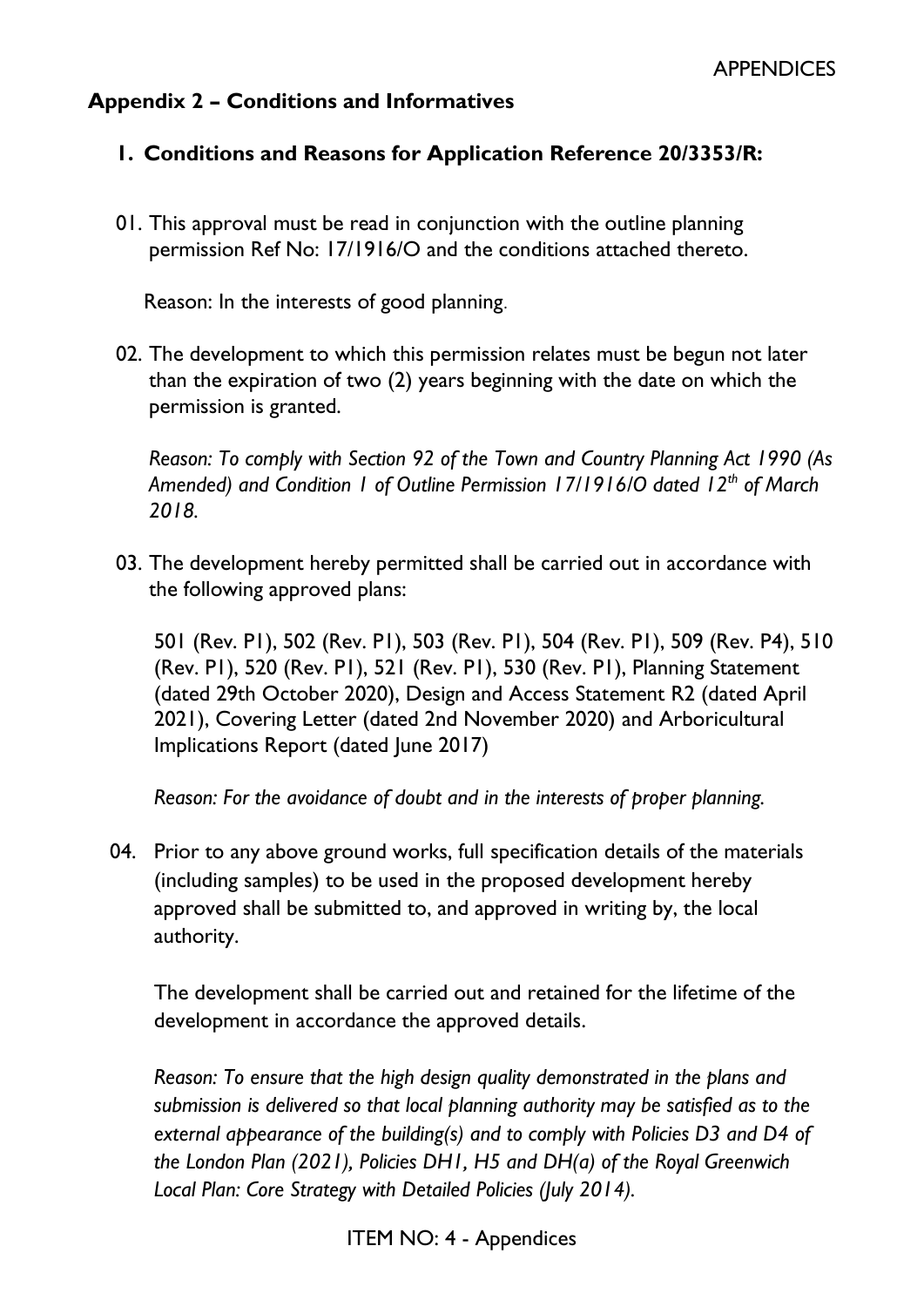05. a) Prior to any above ground works, drawings illustrating that a minimum of all dwellings in the development hereby permitted comply with Building Regulation requirement M4(2) 'accessible and adaptable dwellings', have been submitted to and approved in writing by the Local Planning Authority in consultation with the Council's Housing Occupational Therapist.

b) The development shall be carried out and retained for the lifetime of the development in accordance the approved details.

*Reason: To accord with Policies D5 and D7 of the London Plan (2021) as amended and Policy H5 of the Royal Greenwich Core Strategy and Detailed Policies 2014.*

- 06. a) Prior to the commencement of the development, a Demolition and Construction Method Statement for the relevant part of the development shall be submitted to, and approved in writing by, the Local Planning Authority. The Method Statement shall include full details of the following:
	- Specification of equipment with likely noise and vibration levels to be generated during demolition and construction works;
	- Details of any proposed noise screening measures;
	- Proposals for monitoring noise and procedures to be put in place where agreed noise levels are exceeded;
	- Identification of the roles and responsibilities with regard to managing and reporting on the demolition and construction phase noise and vibration measures

b) The development shall be carried out in accordance the approved Demolition and Construction Method Statement.

*Reason: In order to safeguard the amenities, health and safety of neighbouring properties and occupiers and of the area generally, and to ensure compliance with Policy D14. T2 and T6 of the London Plan (2021), as well as Policies DH(b), E(a), IM4, IM(b) and IM(c) of the Royal Greenwich Local Plan: Core Strategy with Detailed Policies (Adopted July 2014).*

- 07. a) Prior to the occupation of the development, full details of the enclosures for the approved refuse storage and recycling facilities shall be submitted to, and approved in writing by, the Local Planning Authority. Such details shall include but are not limited to:
	- Elevation and detailed plan drawings of the proposed storage units for the approved refuse bins
	- Material details of the proposed refuse storage units for the approved refuse bins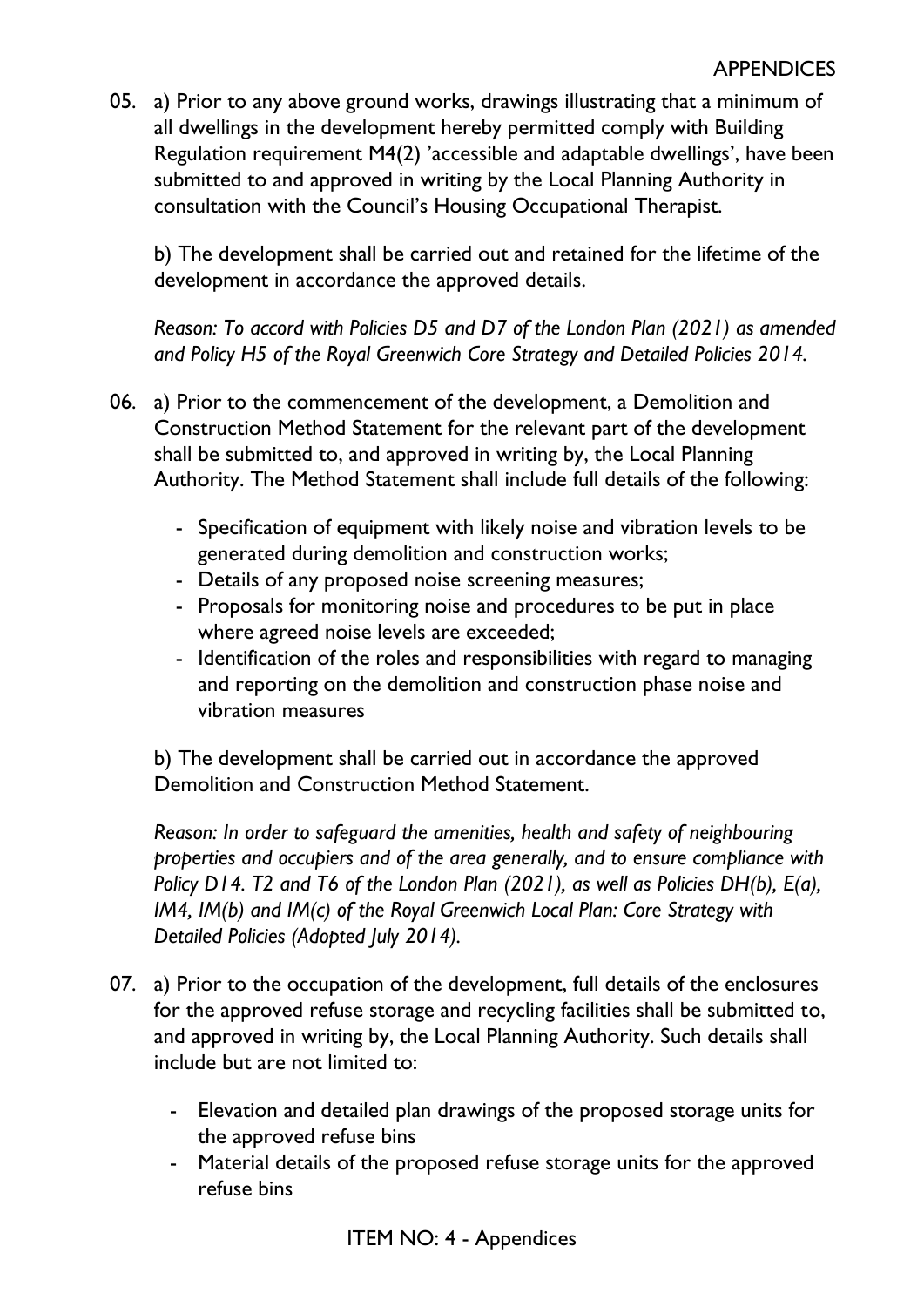b) The storage and recycling facilities shall in all respects be constructed in accordance with the approved details, before the relevant part of the development is first occupied and maintained for the lifetime of the development.

*Reason: In order that the Council may be satisfied with the details of the proposal and to ensure compliance with Policies D3, SI7 and SI8 of the London Plan (2021) and Policies H5 and DH1 of the Royal Greenwich Local Plan: Core Strategy with Detailed Policies (Adopted July 2014).*

08. Notwithstanding the Town and Country Planning (General Permitted Development) Order 2015 (or any Order revoking, re-enacting or modifying that Order), no extensions or alterations to the building(s) hereby approved shall be carried out without the prior written permission of the local planning authority.

*Reason: In order that, in view of the nature of the development hereby permitted, the local planning authority may have the opportunity of assessing the impact of any further development and to comply with Policy D3 of the London Plan (2021), Policies DH1, H5 and DH(b) of the Royal Greenwich Local Plan: Core Strategy with Detailed Policies (2014).* 

09. Notwithstanding the Town and Country Planning (General Permitted Development) Order 2015 (or any Order revoking, re-enacting or modifying that Order), the use of the flat roof on the building(s) hereby approved shall be as set out in the application and no development or the formation of any door providing access to the roof shall be carried out, nor shall the roof area be used as a balcony, roof garden or similar amenity area.

*Reason: In order to prevent any unacceptable loss of privacy to adjoining properties and the area generally and to comply with Policy DH(b) of the Royal Greenwich Local Plan: Core Strategy with Detailed Policies (2014)*

10. All dwellings hereby approved shall be constructed in order to achieve a reduction in potable water demand to a maximum of 105 litres per person per day based on the Government's national calculation method for water efficiency for the purpose of the Building Regulations.

*Reason: To conserve water for the future occupiers and to comply with Policy SI5 of the London Plan (2021) and Policy DH1 of the Royal Greenwich Local Plan: Core Strategy with Detailed Policies (2014).*

11. a) The development shall not be occupied on site until the full details of the cycle parking facilities, in particular plan, elevation and material details of the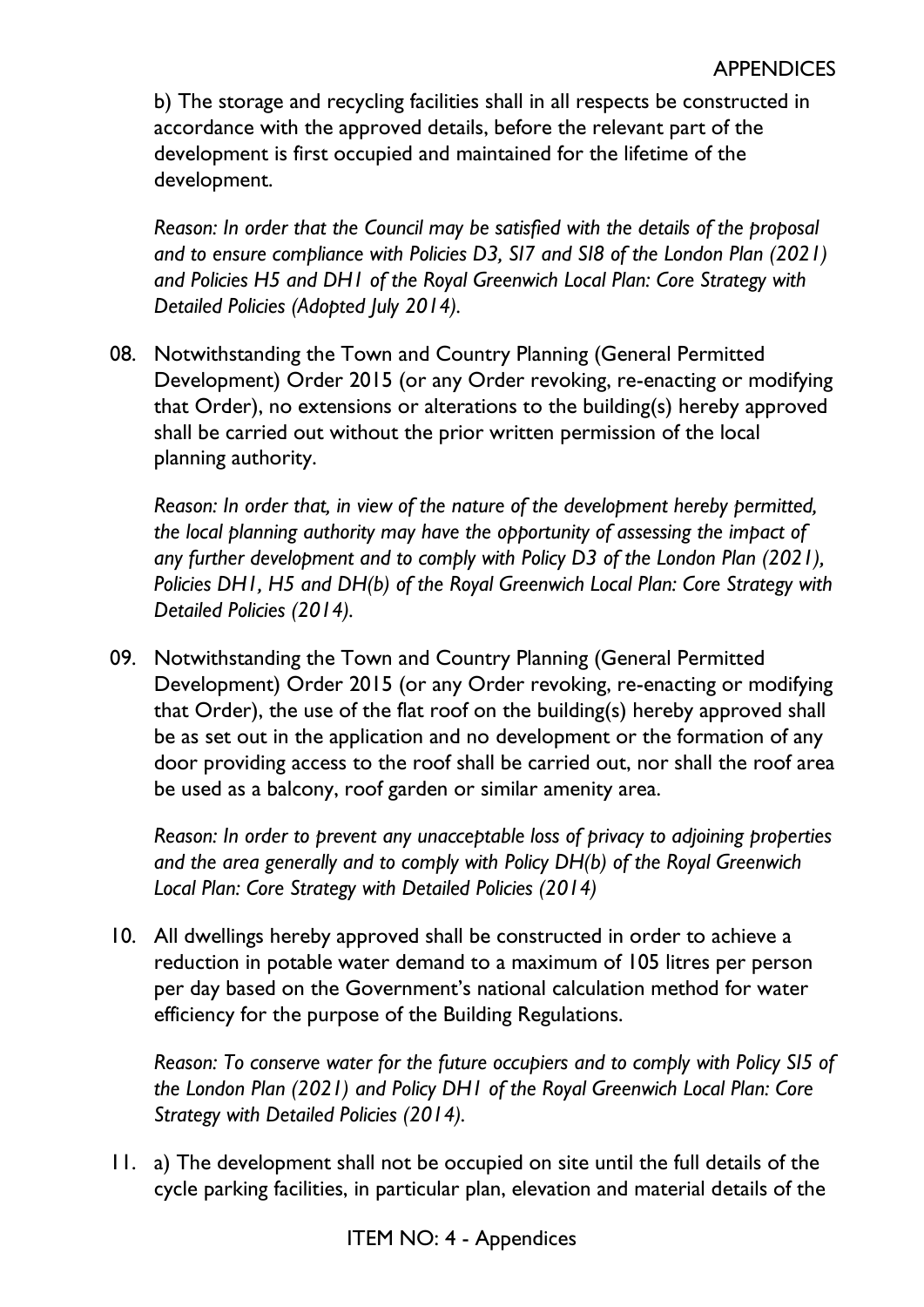cycle parking spaces and their enclosures, have been submitted to and approved in writing by the local planning authority.

b) All cycle parking spaces shall be provided and made available for use prior to occupation of the development and maintained thereafter.

*Reason: To promote sustainable travel and to ensure compliance with Policy D3 and T5 of the London Plan (2021) and Policies DH1, H5, IM4, IM(b) and IM(c) of the Royal Greenwich Local Plan: Core Strategy with Detailed Policies (Adopted July 2014).*

12. a) The development hereby permitted shall seek to achieve one hundred per cent (100%) reduction in regulated building carbon dioxide emissions over Part L 2013 of the building regulations and achieve no less than a ten per cent (10%) reduction in building carbon dioxide emissions over Part L 2013 of the building regulations.

b) Prior to the commencement of the above ground works an energy statement shall be submitted to and approved in writing by the Local Planning Authority. This must detail how the development proposals, in accordance with the energy hierarchy, meet the required minimum 10% reduction target.

c) Prior to first occupation of the building the developer shall submit evidence that the minimum 10% reduction over Part L 2013 of the building regulations has been achieved.

*Reason: To minimise future carbon dioxide emissions and mitigate climate change, and to comply with London Plan (2021) Policy SI2 and Policy E1 of the Royal Greenwich Local Plan: Core Strategy with Detailed Policies (2014).*

13. a) Prior to the commencement of any below ground works of the development hereby approved, an up to date Arboricultural Report reflecting the landscaping details hereby approved in drawing 509 (Rev P4) with relation to the tree protection strategies surrounding protected tree T1 as identified in the submissions shall be submitted to and approved in writing by the Local Planning Authority.

b) The tree protection strategies outlined in the approved updated Arboricultural Report shall be carried out with during the construction phase, and the relevant tree protection strategies maintained for the lifetime of the development thereafter.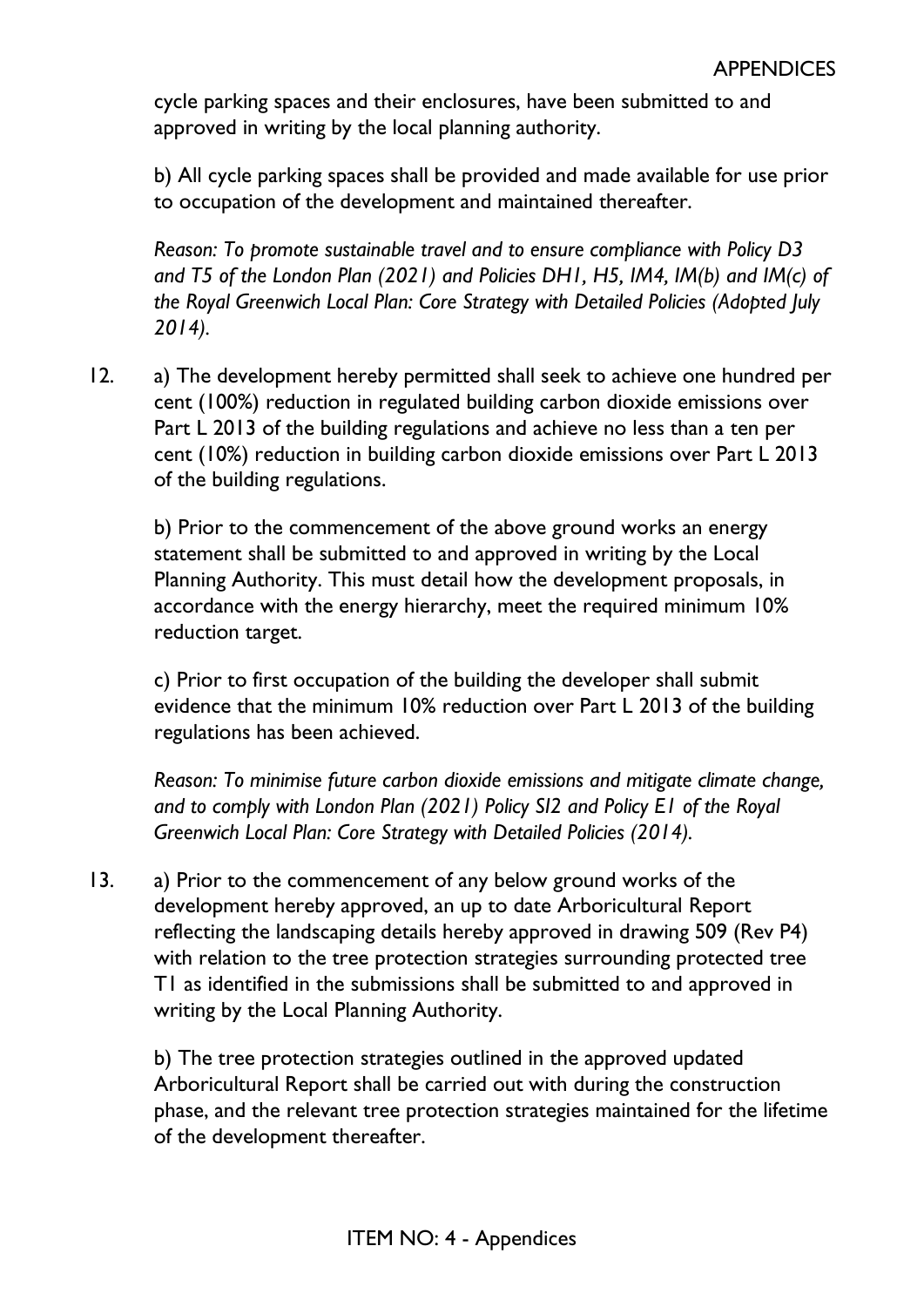*Reason: To maintain and protect the London's protected greenery as required by Policy G7 of the London Plan (2021) and Policy OS(f) of the Royal Greenwich Local Plan: Core Strategy with Detailed Policies (2014).*

14. Prior to the occupation of the development hereby approved, external landscaping works, including new tree planting shall be implemented as per drawing 509 (Rev. P4) and retained for the lifetime of the development.

*Reason: To maintain and protect the London's protected greenery as required by Policy G7 of the London Plan (2021) and Policy OS(f) of the Royal Greenwich Local Plan: Core Strategy with Detailed Policies (2014).*

15. The boilers to be used for the new residential units shall have dry NOx emissions not exceeding 40 mg/kWh (0%).

*Reason: To comply with the London Plan's SPG on Sustainable Design and Construction and Policy SI1 of the London Plan (2021) in relation to air quality.*

- 2. Informative(s) for Application Reference 20/3353/R:
	- 01.Positive and Proactive Statement: The Council engages with all applicants in a positive and proactive way through specific pre-application enquiries and the detailed advice available on the Council's website. On this particular application, positive discussions took place which resulted in further information being submitted.
	- 02.Works of demolition and construction shall be carried out during normal working hours, i.e. 08:00 to 18:00 hours Monday to Friday, and 08:00 to 13:00 hours on Saturdays, with no noisy working audible at the site boundary being permitted on Sundays or Bank Holidays. Reference shall be made to: The Councils' Construction Site Noise Code of Practice http://www.royalgreenwich.gov.uk/downloads/file/469/noise\_from\_smallscale building works leaflet
	- 03.The applicant be advised that the implementation of the proposal will require approval by the Council of a Street naming & Numbering application. Details of how to do this and application forms are available on the Council's website
	- 04.Prior to commencing works, the applicant should apply to the Royal Borough of Greenwich Council Highways Department to make an application for the construction of a vehicle crossover. Guidance on the process and the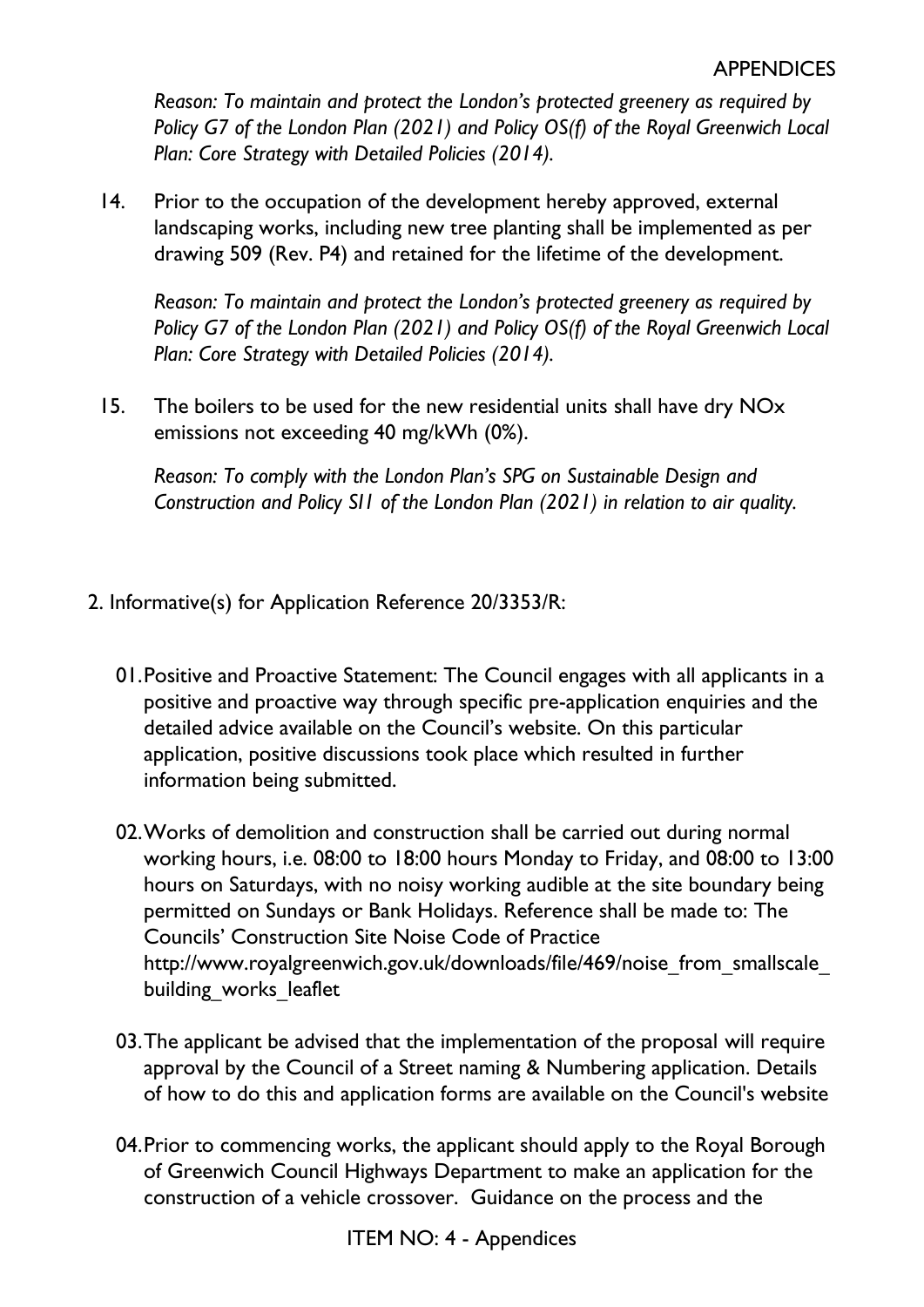application form is available on the Councils website at http://www.royalgreenwich.gov.uk/info/477/vehicle\_access\_kerbs/949/domestic\_crossovers

05.You are advised that the application granted may be subject to the Community Infrastructure Levy ('the CIL'). There are two CIL charges in Royal Greenwich - the Mayoral CIL 2, which was introduced 1 April 2019; and the local CIL, introduced 6 April 2015. The Council's Planning Obligations Team will review your permission and will confirm if a CIL liability arises. If liable, you will receive a CIL Liability notice that details the amount that will be due on the commencement of development. Prior to starting on site you must submit an Assumption of Liability form and Commencement Notice to the Council. More information on CIL and the necessary forms are available at:

http://www.royalgreenwich.gov.uk/info/1004/planning\_policy/1182/community infrastructure levy cil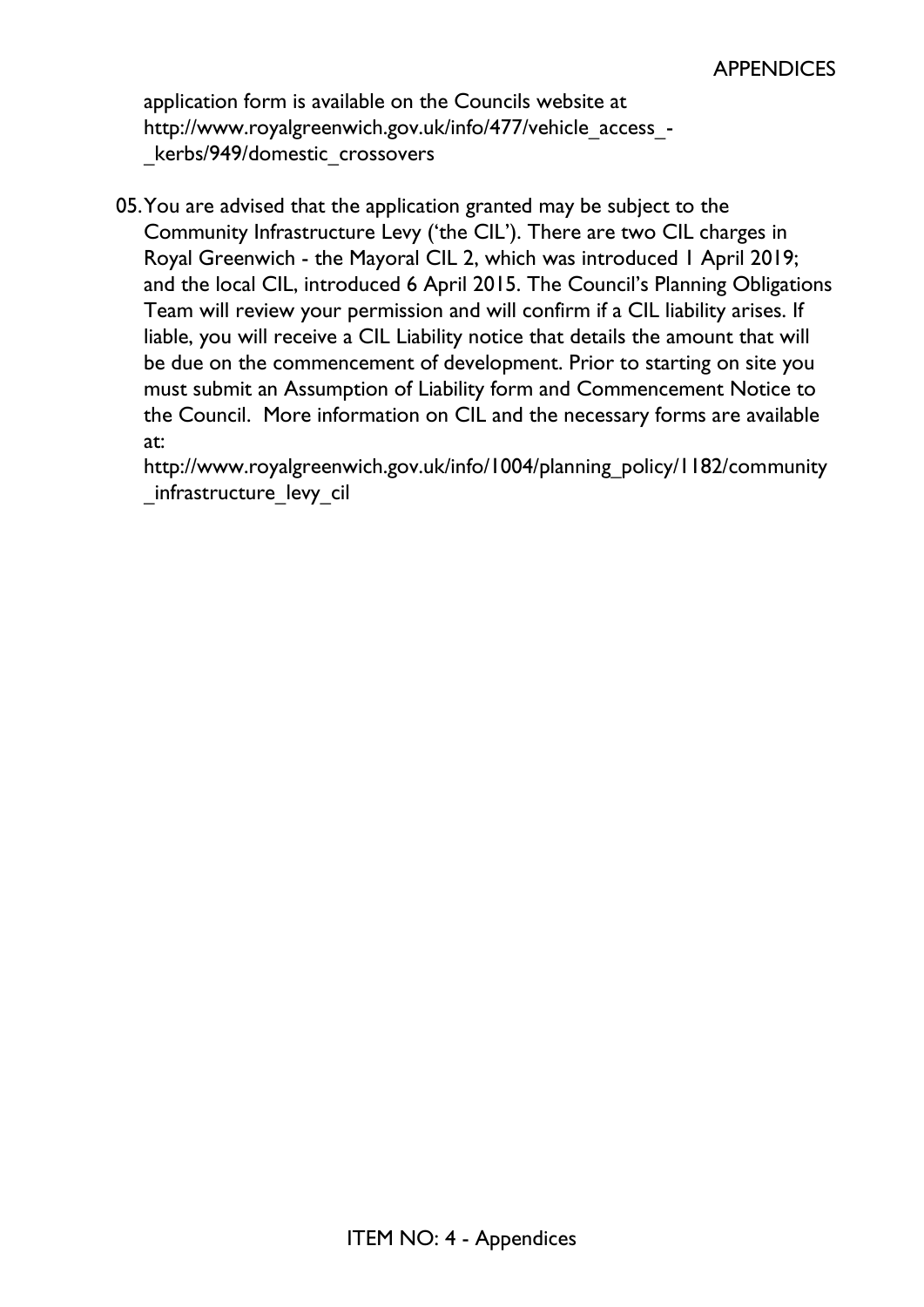## **Appendix 3 – National, regional and local planning policies and Supplementary Planning Guidance / Documents.**

**1. National Planning Policy Framework (2012)** – The following chapters are of consideration:

Chapter 5 – Delivering a Sufficient Supply of Homes Chapter 9 – Promoting Sustainable Transport Chapter 12 – Achieving Well-Designed Places

## 2. **The London Plan (March 2021)** – The following policies are of consideration:

### *Good Growth Policies*

Policy GG2 – Making the best use of land Policy GG4 – Delivering the Homes Londoners Need

#### *Design Policies*

Policy D3 – Optimising site capacity through the design led approach Policy D4 – Delivering Good Design Policy D5 – Inclusive Design Policy D6 – Housing Quality and Standards Policy D7 – Inclusive Design Policy D11 – Safety, security and resilience to emergency Policy D14 – Noise

## *Housing Policies*

Policy H1 – Increasing Housing Supply Policy H2 – Small Sites Policy H10 – Housing Size Mix

## *Sustainable Infrastructure Policies*

Policy SI1 – Improving Air Quality Policy S12 – Minimising greenhouse gas emissions Policy S15 - Water Infrastructure Policy SI7 - Reducing waste and supporting the circular economy Policy SI8 – Waste Capacity and Net Waste Self Sufficiency

## *Transport Policies*

Policy T2 – Healthy Streets Policy T5 - Cycling Policy T6 - Car Parking Policy T6.1 – Residential Parking

## *Green Infrastructure Policies*